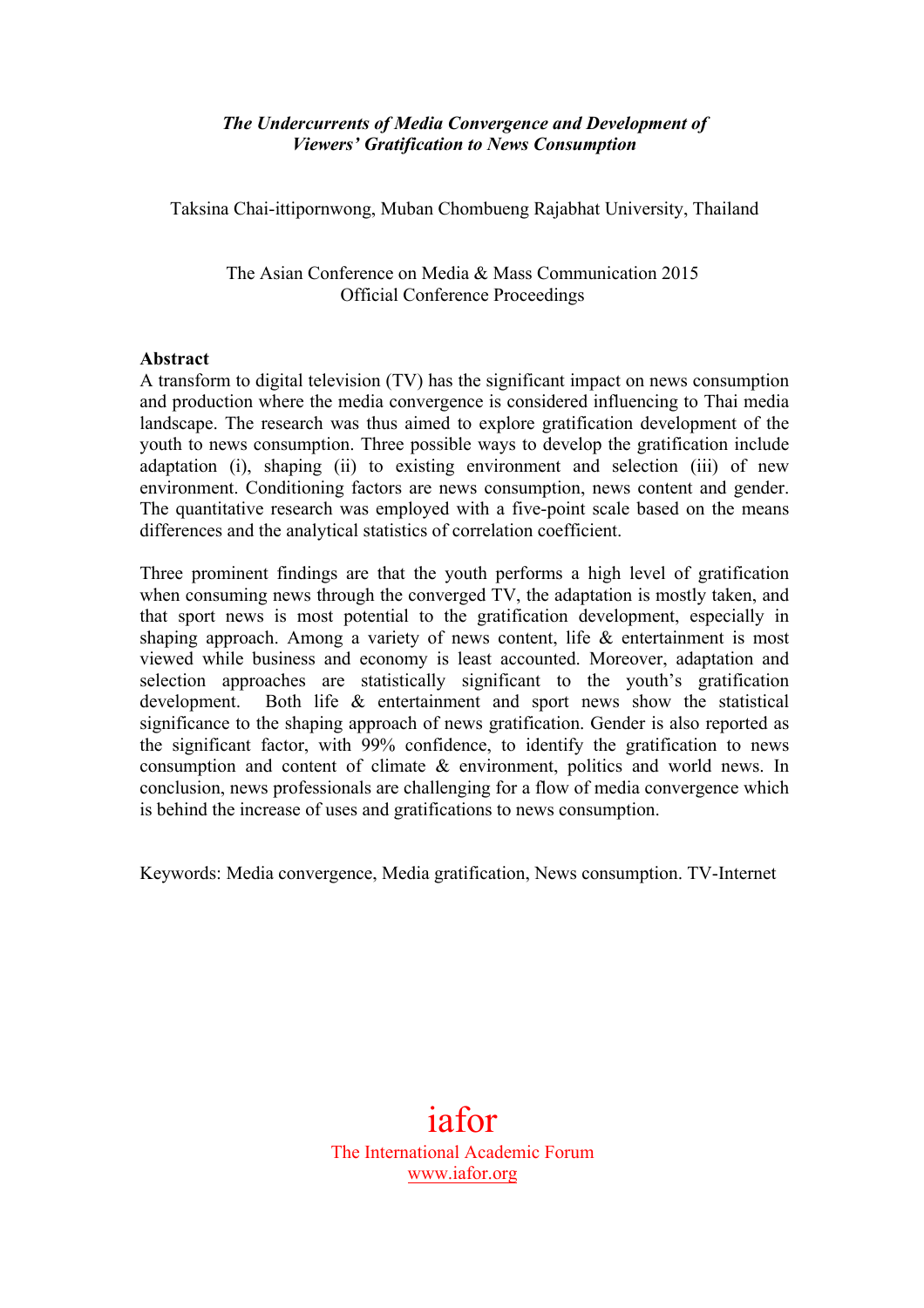### **Introduction**

In digital age, people are all surrounded by a variety of converged media. All mainstream media within a market; TV stations, radio stations and print publications, are diversifying into a so-called medium of new media or multimedia by incorporating the Internet with media advantages. The real media convergence provides an era that all kinds of media are used in relation to one another. Media will be everywhere so everyone can transmit information across channels, with a fast and convenient pace [1- 3].

**1.1 Media convergence.** Media convergence is an ongoing process. It occurs at various intersections of media technologies of computers, the Internet, audiences and related-media industries, such as content, programs, studios and equipment services, and so on. Internet news is not only a one-stop source for all aspects of information and entertainment, but also keeps traditional media survived in the recessional period [4, 5].

In Thailand, a transform of TV media from an analog device to a digital system, which has started since 2012 and switches over by 2015, becomes a powerful catalyst to the changes of media landscape. Coupled with the 2014 data about a high percentage of broadband penetration and the increases of mobile subscribers and Internet users [6], a need for media convergence is importantly situated in Thai media industry.

After five decades with only 6 free-TV stations, there has been a big change in TV broadcasting. The frequencies acquisitions of broadcasting services throughout nation have been reallocated by the National Broadcasting and Telecommunications Commission (NBTC) who is an independent regulator under the latest telecommunication and broadcasting law. A total rises to 48 stations, including some 800 satellite-and-cable pay TV operators [7]. All 48 free-TV stations are classified into 3 aspects; 12 channels for public purpose, 24 channels for commerce and the rest targeted for community. A variety of emerging markets is considered highly potential for digital-TV business as soon as the newness of broadcasting law is effective. By convergence, the mainstream media are driven to the Internet media so that they can be away from any business loss [1, 8]. There exist for 'thaitv3.com', 'CH7 Online', 'MCOT 9.com', 'NewTV' 'Thairathonline', 'Nation TV', 'Manager Online', 'TVPool Online', 'Bangkok Post E-paper', and so on.

According to the Five Forces Model, business value of TV broadcasting is declined in due [9]. Among the forces are too many players, short supplies of program producers and increasing power of viewers due to many choices. There are many opportunities for new comers to TV industry but not for withdrawal. The last force is a wide variety of substitutes, with multiplatform and the Internet property. Eventually, structural changes in media competitiveness and in value chain are challenging for Thai media professionals [10].

**1.2 News consumption.** In general, news content can be categorized for breaking news or hot news, politics, economy, sports, climate & environment, live & entertainment, art and cultural and world news. Due to a wide variety of news story, news reporting is a popular program designated for almost all converged media [11- 13]. Internet and brand journalism are considered influential to increasing news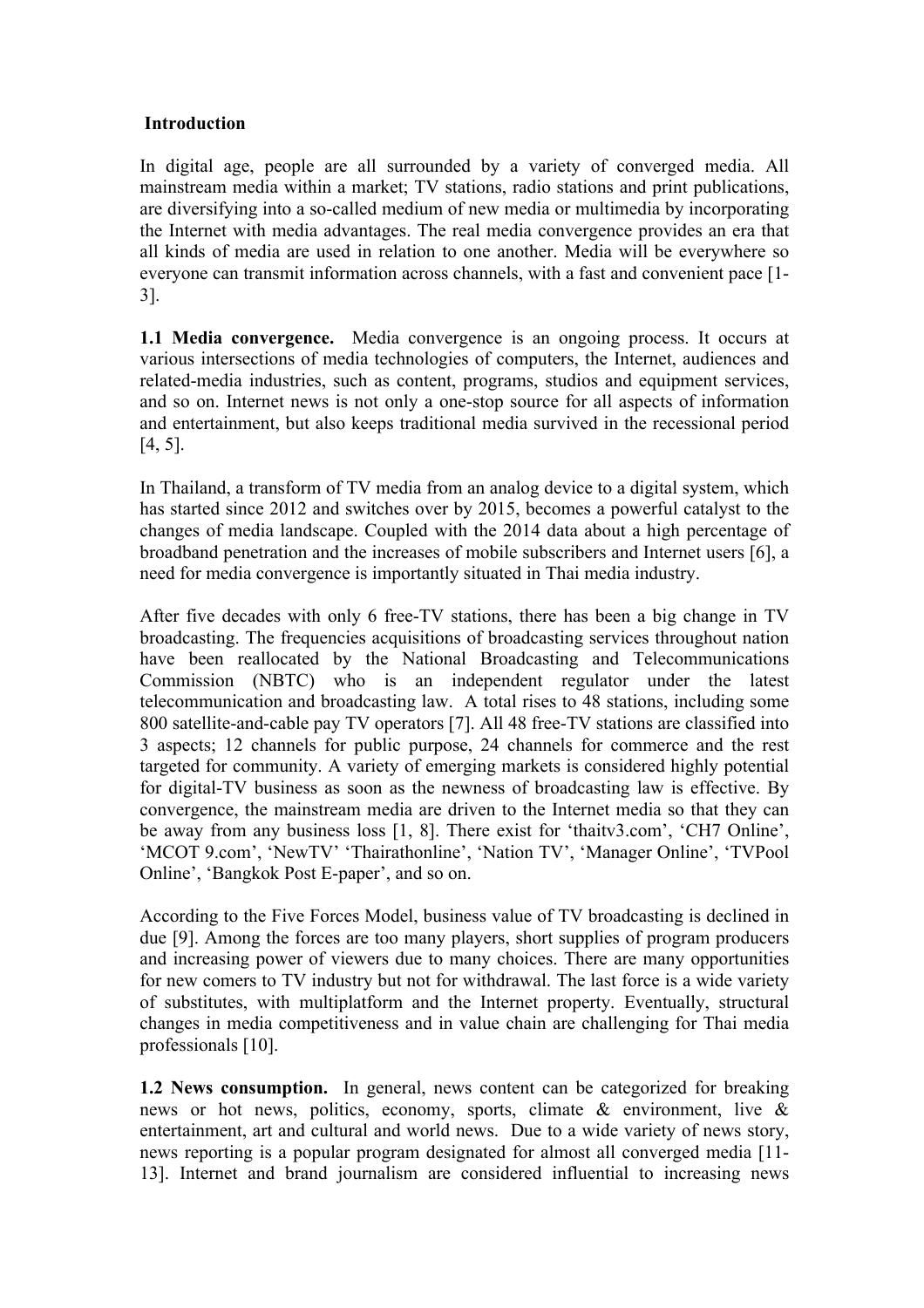consumption [4]. They are delivering a wide variety of news story and social movements in life, as at sources and within the journalism aspect [14]. The Internet brings the effective communication across all barriers and gives way to a means of communication. When viewing broadcasted news, the audience can be shaped by news type and techniques of news delivery [15]. They are melodramatic animation, news talk, and frequency and time period of broadcasting. It means that many converged media are shaping our lives and the world around us with a conducting environment [5, 16].

Based on news production, there are many different kinds of news stories and articles and many different ways to write them both. The journalists reveal the certain social movement as well as facilitate public discourses those uplifting the situation as well as contributing to human development. New generation is seemingly declined to newspaper reading in the morning[17]. Their pattern of news consumption is alternated by those in line with the multimedia, including subscription of news and content service through social media [3, 18, 19]. Several reports on media consumption among Thai youth indicate that mobile internet is the popular device for internet use. Smart phone is most used as their communication tool. The likely format to view TV program is smart TV on social media application and multiplatform. Finally, the Internet is considered most necessary for their educational progression. News consumption becomes a proxy indicator for many new possibilities. This includes the literacy in media exposure where its direct and indirect consequences are substantially concerned. It would say that news consumption not only satisfies a need to be inside the mainstream behavior, but it also represents as to how people are literate in media uses and gratifications to news story [18, 20, 21]

**1.3. Gratification Development.** The reasons for media uses and gratification are different. They vary from a companionship, social interaction, information seeking, interpersonal learning, entertainment and occupied-time when nothing better to do. These cover four directions: to identify, to educate, to entertain, and to have a social interaction[21, 22]. Public actions for social issue may increase if the message content and message delivery is effectively communicated [23]. Media gratification is on the one hand reconciled with the experience of social life and the pursuit of pleasure [3, 14]. On the other, the way of gratification development becomes a reflection of media literacy [20, 22].

Referring to the concept of wisdom in information literacy [24], there are three stages of gratification development to information in life: adaptation, shaping, selection. The scale that people can modify themselves to fit existing environment reflects the ability of adaptation (i: adaptation). In case, the audiences try to modify environment to fit what they seek of it, they are shaping it in a way that makes them go over the stage of adaptation (ii: shaping). If failing in adaptation and shaping to existing environment, they may perform a selection of new environment (iii: selection).

In psychological view [25], the stages of covert and overt activities and experiences that individuals engage in their behavioral patterns are conceptualized for an interplayed set of thought and action. Behavioral pattern might be inconsistent with the attitude. This manner is eventually regarded as a difference of thought and the real actions indicating the gap between the areas of action and the readiness to act. According to communication process, audiences can reach the indirect experiences in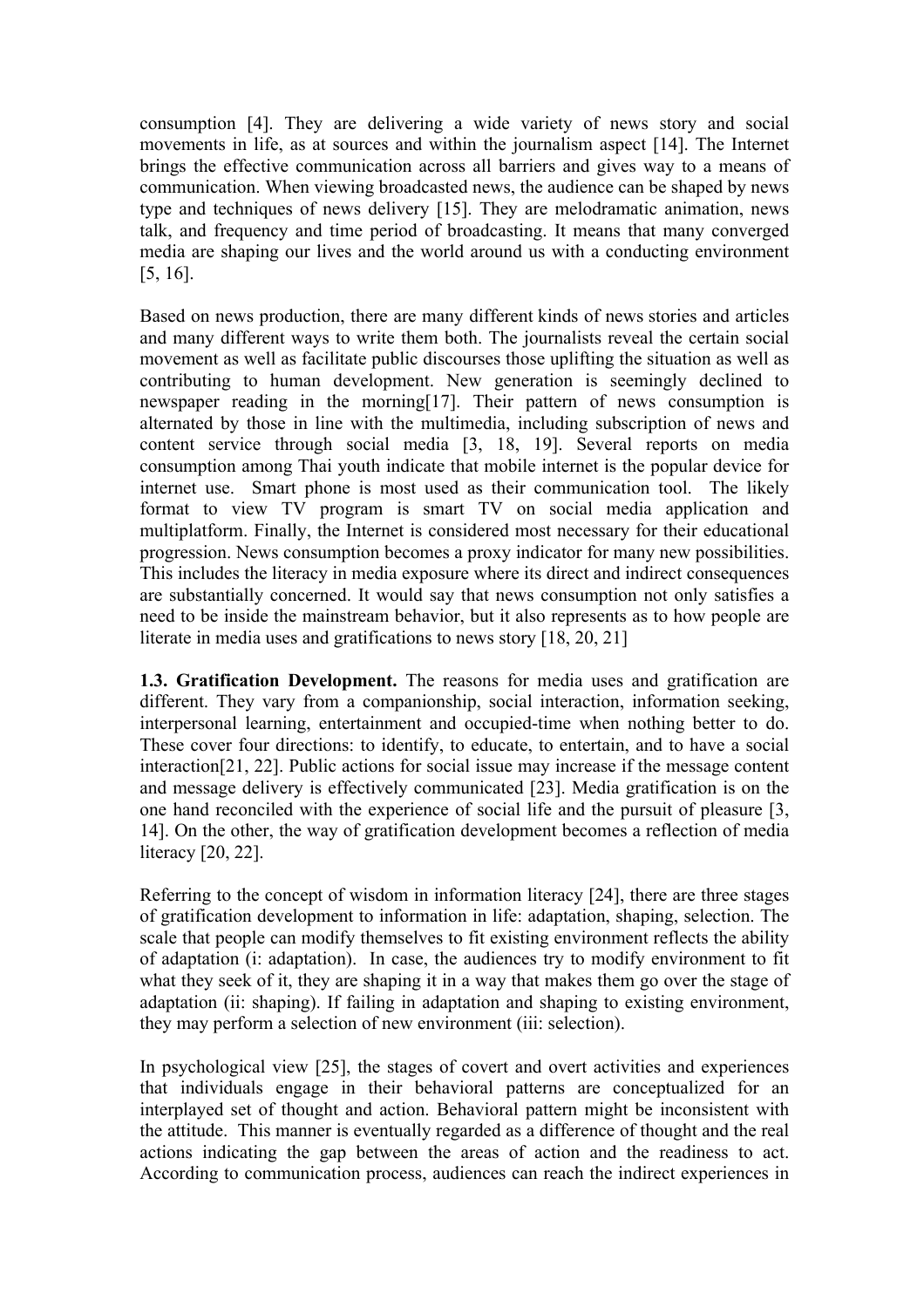all aspects with full imagination that are known to be affecting to the gratification development [8, 20]. As with Sze' s statement, human beings are actually shaped their lives on social action in order for a greater adaptation to existing environment [26]. Consequently, a change to new environment, which requires the different inputs, is less considered for the stages of thought and action [24, 27-29].

Thus, this study is conducted to present the evidence-based evaluation for a more understanding of gratification development to news consumption in the realm of converged-TV media. The questions are about what and how are the youth's practices in news consumption? Which type of news content and how is related to viewer's gratifications? Is there any correlation between news consumption and gratification development? Does the gender create the differences of news consumption and gratification development?

### **Methodology**

**2.1 Scopes of study.** First, an internet-TV was referred to as the medium of news consumption in this study. The research framework is based on the three stages of gratification development to news consumption. The development include (i) adaptation to existing environment, (ii) shaping to existing environment, and (iii) selection of new environment. Seven types of news content stated in alphabetical order in this paper are the conditioning factors those covering *breaking news, business & economy, climate & environment, life & entertainment, politics, sports* and *world news*. The coeducational schools were determined to represent a reality of gender factor.

**2.2 Population and sampling.** Population is the high-school students. According to Yamane formula of sampling method, the significance level is based on more or less five percent  $(\pm 5\%)$ , at population over 100,000 units. The study was thus conducted with four hundred students randomly selected from private and public coeducational schools located in Bangkok city.

**2.3 Procedure.** A set of questionnaires was first prepared by separating to two parts. The first part dealt with the youth's interest in news consumption by new content. The other was assigned for the differences of gratification development. Questions on a five-point scale were employed for both parts. The range value of 0.80 was used for interval distribution. Level determination began with the lowest scale, followed by low, medium, high and the highest, respectively.

To ensure validity in the questions, the expert agreement was used to address the adequacy and representativeness, which brought about item editing before distribution. The response rates of four hundred sets were targeted. Any invalid and wasted responses were replaced, accordingly. When finishing collective data and screening, the statistics of the mean, the standard deviation (S.D.) and the F-test were used to interpret the correlation, with 95% confidence. The t-test was also assigned for a nominal variable of gender.

### **Results and Discussion**

**3.1 News consumption**. As the data in Figure 1, the overview of news consumption among the youth is at the high level (3.51). The most favorite news content to be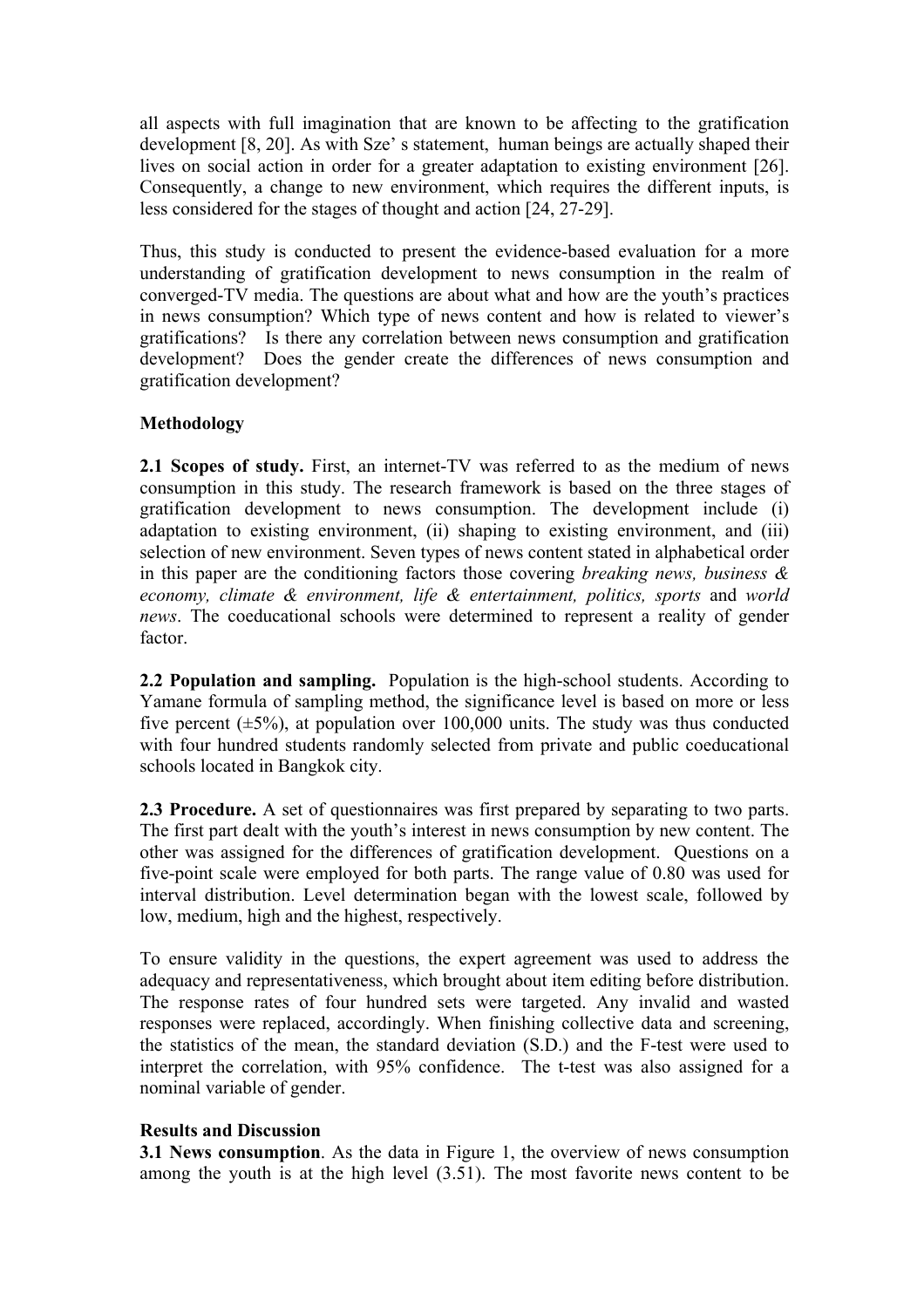consumed belongs to *life & entertainment* at the high level (4.02), while *business & economy* captures the lowest level (1.80). Most respondents moderately consume *breaking news* (3.18)*, climate & environment* (3.01) and *world news* (2.91). *Sports* and *politics* are at low level. The results is concurrent to the statement that news story are marked by a simplicity and directness of expression of a factual story that is deemed significant to public interest. Actually, news can flow to the receivers at any time, through several channels, and by their own decision in which they keep interested [1, 11]. Similarly, a study about Thai students' behavior towards the Internet revealed that they were likely to consume news via digital media, and that the Internet was their major factor to finish the assignments from schools [10].



Figure 1: The use of converged-TV media for news consumption distributed by news content and in a five-point scale from the lowest to the highest level.

**3.2 Gratification development.** The data in Table 1 show that a total for the gratification development to news consumption among the samples is scaled up to the high level (3.55). The gratifications to news content capture only high and medium levels. The stages of shaping to existing environment (3.01) and selection of new environment (3.28) are at the same medium level while the adaptation is highly performed (4.10). As the results, it can say that words, images and sounds delivered through the converged media in a format of a one-stop source are shaping our lives and the world around us. Referring to the statement about digital media power [11, 18, 27], consumers who considered themselves as a high awareness of media impact probably behaved contradictory to attitude. That's because humanities are likely to perceive things that can satisfy the sense of fulfillment associated with the experiences of social life and the mainstream behavior [11, 19, 20, 30].

In identifying the value of gratifications to news content, the descriptions are based on four datasets regarding each stage of gratification and a total. The samples are highly adaptive to nearly all types of news contents, excluding contents of *business & economy* and *life & entertainment* those corresponding to the medium level. In case of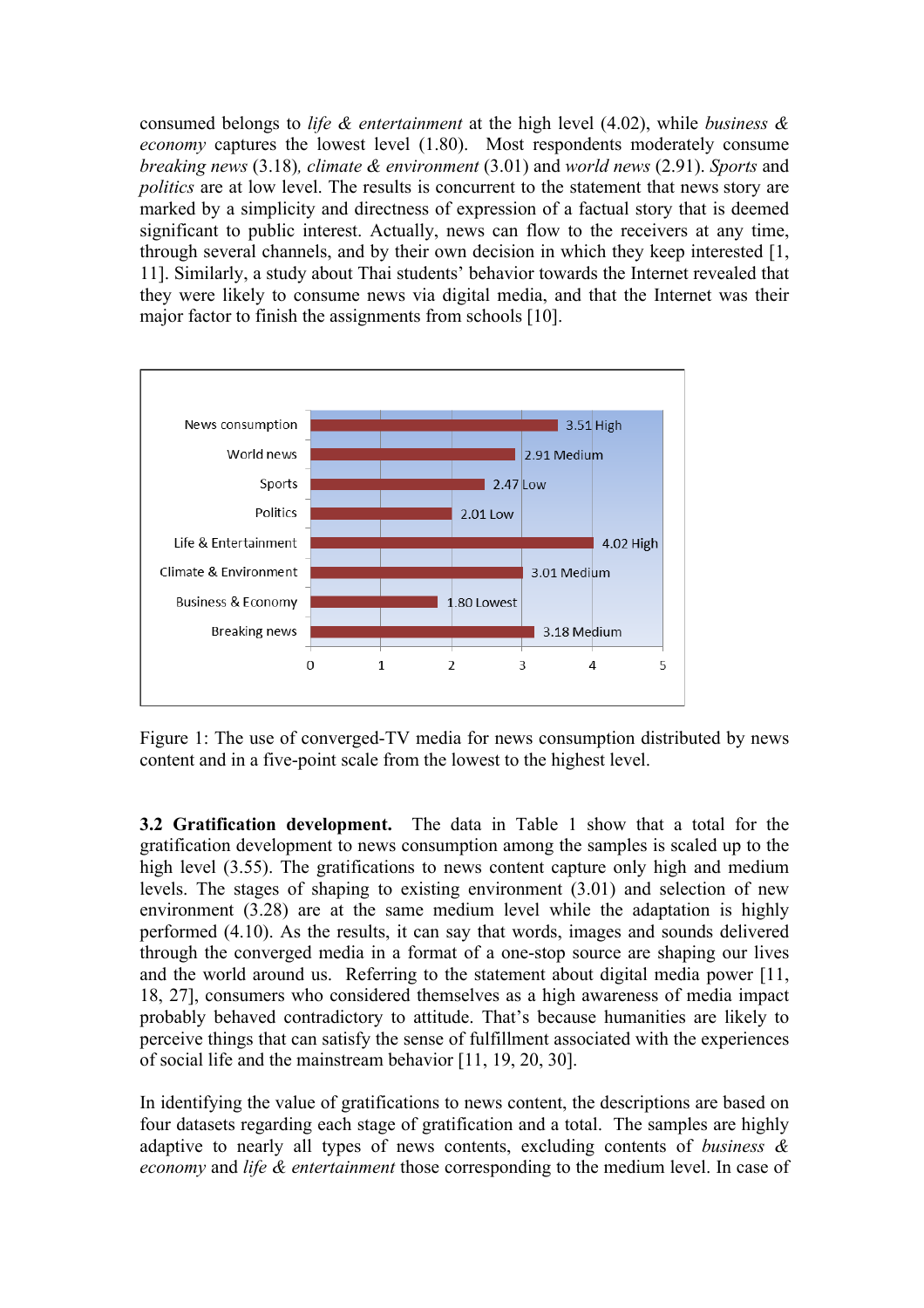shaping, the low and medium levels are most taken. Only *life & entertainment* news can gratify them at the high level. The lowest is for *sport* news. For the stage of selecting new environment, *political* news is highly influential. The contrary is *climate & environment*. The others share the same medium level. The fourth dataset deals with a total gratification development. In most case, the gratifications are high for *breaking news, world news*, *politics* and *business & economy*. The rest are average. The results are concurrent to the fact that people want to be inside the mainstream behavior in society [20, 31]. Figure 2 and 3 are drawn hereunder displaying sensitivities of the youth's gratification to news consumption associated with news content.

Table 1: Level of Total Gratification and Individual Stage to News Consumption Distributed by News Content

|                           | <b>Gratification Approach</b> |            |                |            |                  |                         |                                      |            |
|---------------------------|-------------------------------|------------|----------------|------------|------------------|-------------------------|--------------------------------------|------------|
| <b>News content</b>       | <b>Adaptation</b>             |            | <b>Shaping</b> |            | <b>Selection</b> |                         | <b>Total</b><br><b>Gratification</b> |            |
|                           |                               | Mean Level | Mea<br>n       | Level      | Mea<br>n         | Level                   | Mea<br>n                             | Level      |
| <b>Breaking news</b>      | 4.10                          | High       | 3.37           | Mediu<br>m |                  | 2.85 Medium 3.76 High   |                                      |            |
| Business & Economy 3.17   |                               | Mediu<br>m | 3.03           | Mediu<br>m |                  | 3.29 Medium 3.51 High   |                                      |            |
| Climate<br>Environment    | $\alpha_{4.08}$               | High       |                | 1.95 Low   |                  | 1.82 Low                | 2.95                                 | Mediu<br>m |
| Life & Entertainment 2.71 |                               | Mediu<br>m |                | 3.59 High  |                  | 2.84 Medium             | 3.37                                 | Mediu<br>m |
| Politics                  | 3.83                          | High       |                | 2.09 Low   |                  | $3.58$ High             | 3.50                                 | High       |
| <i>Sports</i>             | 3.82                          | High       |                |            |                  | 1.57 Lowest 3.13 Medium | 3.17                                 | Mediu<br>m |
| World news                | 4.09                          | High       |                | 2.47 Low   |                  | 2.72 Medium 3.42 High   |                                      |            |
| News consumption          | 4.10                          | High       | 3.01           | Mediu<br>m |                  | 3.28 Medium 3.55 High   |                                      |            |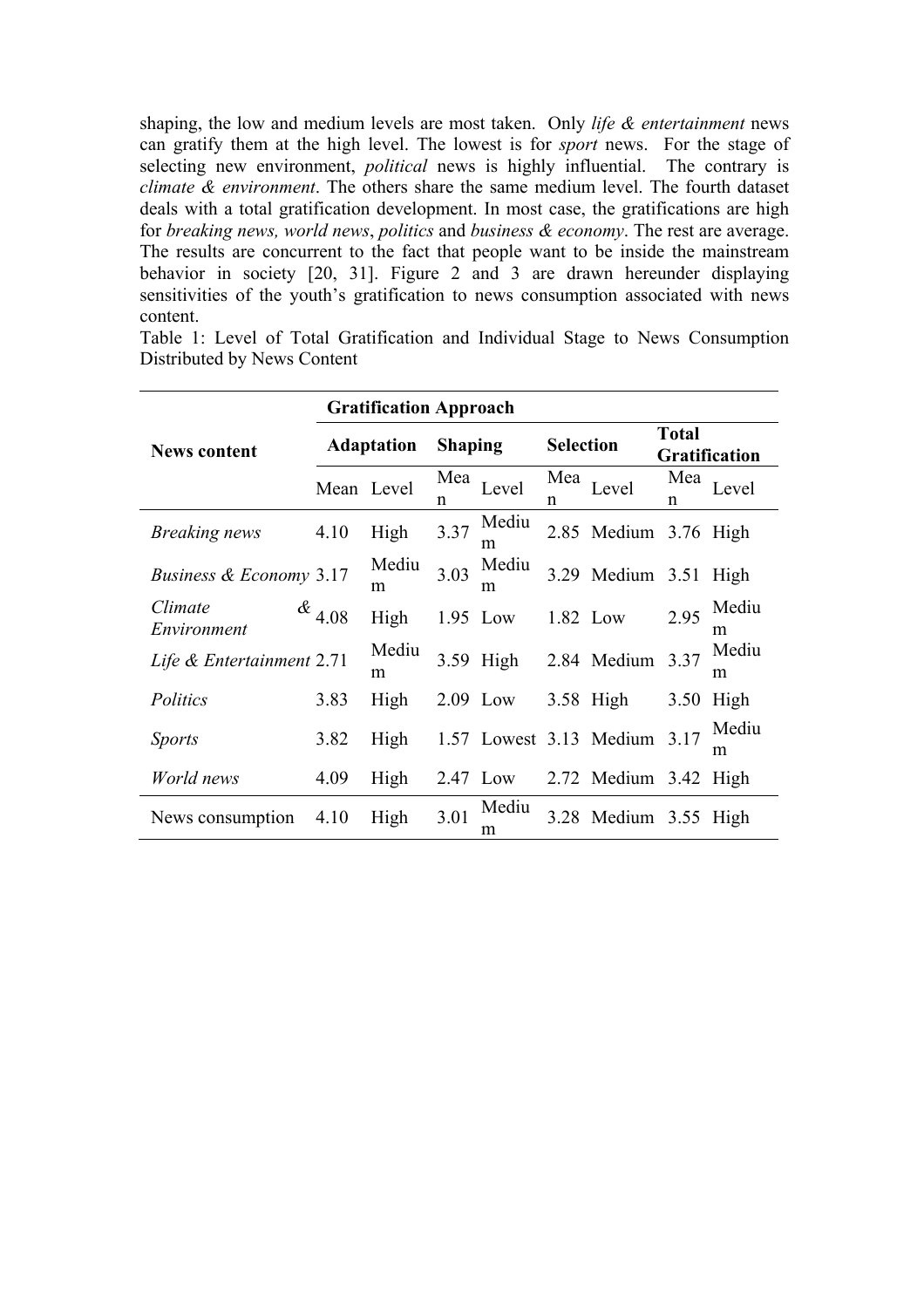

Figure 2: Sensitivity of gratification development to news content in three stages; adaptation, shaping, and selection.



Figure 3: Youth's gratification to news consumption and to each type of news content in a five-point scaling.

**3.3 Significance tests.** According to Table 2, the results reveal that news consumption is statistically significant to the gratification development with 95% confidence (.015\*). The similar confidences are also contributed to individual approaches of adaptation (.021\*) and selection (.032\*). *Sport* news is only one in seven types of news content that reflects a statistical correlation to gratification development, with the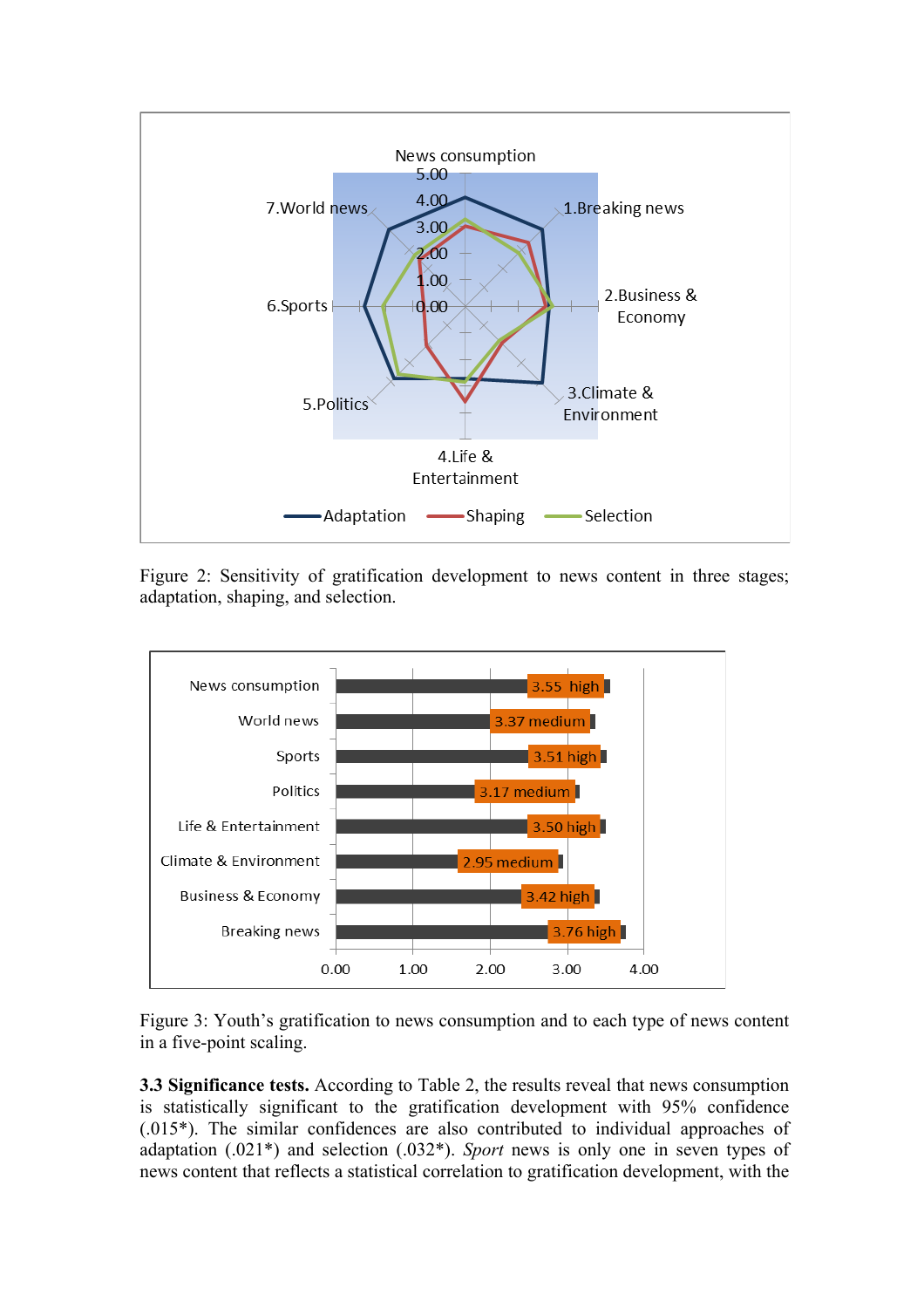99% confidence (.000\*\*). There are two types of news content: *life & entertainment*, *sports*, exhibiting a statistical significance to the shaping approach, with 95% and 99% confidences, respectively (.040, .000).

| Independent                     | <b>Adaptation</b> |         | <b>Shaping</b> |         | <b>Selection</b> |         | <b>Gratification</b> |                    |
|---------------------------------|-------------------|---------|----------------|---------|------------------|---------|----------------------|--------------------|
| <b>Variables</b>                | $\mathbf{r}$      | Sig.    | $\mathbf r$    | Sig.    | $\mathbf r$      | Sig.    | $\mathbf{r}$         | Sig.               |
| News consumption                | .053              | $.021*$ | .073           | .142    | $-.022$          | $.032*$ | .059                 | $.015*$            |
| <b>Breaking</b> news            | $-.060$           | .234    | $-.048$        | .342    | $-.067$          | .181    | $-.020$              | .690               |
| <b>Business</b><br>&<br>Economy | .054              | .284    | .015           | .768    | $-.042$          | .398    | .017                 | .734               |
| Climate<br>&<br>Environment     | .036              | .474    | .070           | .164    | .021             | .681    | .040                 | .430               |
| Life<br>&<br>Entertainment      | .071              | .154    | $-.103$        | $.040*$ | $-.007$          | .886    | $-.013$              | .796               |
| Politics                        | .070              | .162    | .069           | .167    | .079             | .113    | .037                 | .460               |
| <i>Sports</i>                   | .082              | .101    | .378           | $.000*$ | .095             | .059    | .222                 | $.000*$<br>$\star$ |
| World news                      | $-.092$           | .067    | .043           | .393    | .005             | .927    | .011                 | .821               |

Table 2: Correlations of News Content and Consumption to Gratification Development

Remark: \* represents 95% confidence, while \*\* exhibits 99% confidence.

It is apparent that the advances of communication technology ensure the reduced time of information access and encourage many new possibilities [24]. The importance of source of information and its qualities are possibly devalued by the opportunities to consume and share news one another[11]. Due to the media uses and gratification theory, the audience's gratification initialed by specific interest can be differently developed in relation to behavioral pattern [21] . The performances of adaptation and shaping to existing environment, when receiving information in repeats, are conditional to the development of human wisdom and intelligence [24, 32]. Eventually, a viewer's gratification development is essential for identifying the user's media literacy [17, 20, 22].

**3.4 Gender factor.** In term of gender, the values of male and female are equivalent to 40.50% to 59.50%, respectively. As shown in Table 3, the correlations of a gender factor to gratification development and, especially, to selection approach are at the 0.01 level. Among the statistical significances are news consumption, with 95% confidence, and the types of news content those corresponding to *climate & environment*, *politics* and *world* news.

|                           | Gender           |         |            |  |  |  |
|---------------------------|------------------|---------|------------|--|--|--|
| Dependent variables       | Statistics value | Sig.    | Confidence |  |  |  |
| Gratification development | 9849             | $002**$ | $99\%$     |  |  |  |
| Selection approach        | 19.655           | $000**$ | 99%        |  |  |  |

Table 3: Significance Tests for Gender Factor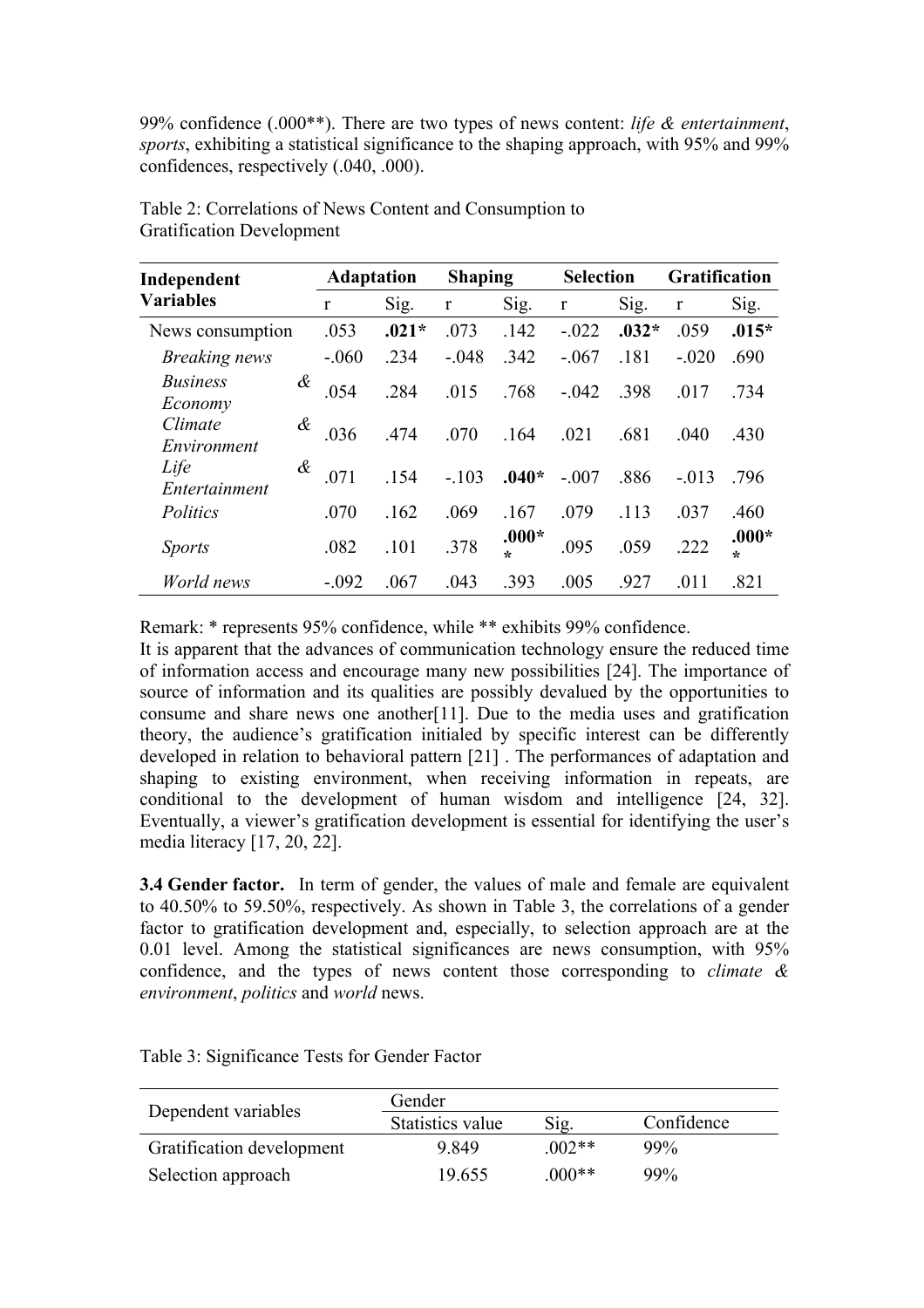| News consumption      | 4 1 9 7 | $041*$  | 95%    |  |
|-----------------------|---------|---------|--------|--|
| News content:         |         |         |        |  |
| Climate & Environment | 3933    | $048*$  | 95%    |  |
| Politics              | 5 7 8 1 | $017*$  | 95%    |  |
| World news            | 16 350  | $000**$ | $99\%$ |  |

Remark: \* represents 95% confidence, while \*\* exhibits 99% confidence.

# **Conclusion**

A use of converged-TV media for news consumption and a variety of news content result in Thai youth's gratification development. They highly use the converged-TV media for news consumption. The practices in news consumption are that life  $\&$ entertainment news is mostly consumed while business  $\&$  economy is on the contrary. The youth are much more common to an adaptation approach than those of shaping and selection. The adaptation is mostly performed when consuming breaking news, while a shaping manner is favored for life  $\&$  entertainment news. The extreme manner in selection is consistent with political news. Two in three stages of gratification development, adaptation and selection, indicate the correlation to their news consumption. Acting in shaping approach shows the significant relation to the consumption of life & entertainment and sports news. A factor of gender distinguishes the scales of gratification development and news consumption, too. In conclusion, the undercurrents of media convergence in the realm of progression in news consumption can cause a profound impact to the youth in evidence.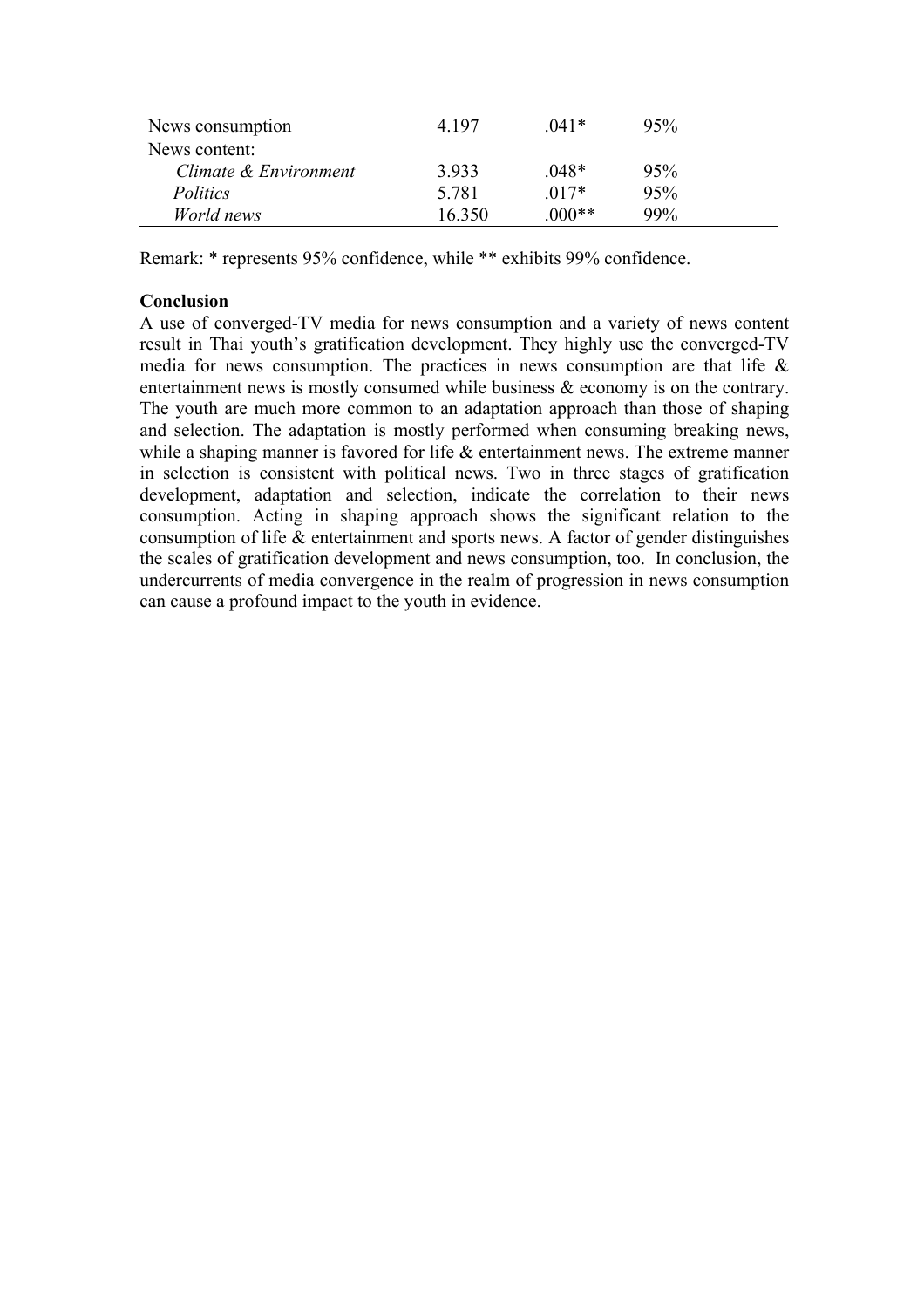### **References**

Castells, M., *The Rise of Network Society*. 1996, Cambridge: Blackwell Books. Chaffee, S.E. and M.J. Metzger, *The End of Mass Communication*. 2001, USA: Princeton University Press.

Jenkins, H., *Convergence Culture: Where Old and New Media Collide*. 2006, New York: New York University Press.

Boeri, R., *News to Go; Paper or Digital?* EContent, 2008. 31(8): p. 20.

Heresniak, E.J., *Not Necessarily the News.* Conference Board Review, 2008. 45 (5, September/October): p. 61-62.

TCT, *Digital Economy*, 2015, Telecommunication Association of Thailand: Bangkok. Saxer, M. and R. Paasch, *Asian Media Barometer:Thailand 2010*. 2010, Bangkok: Friedrich-Eber-Stiftung Thailand.

Dainton Marianne and E.D. Zelley, *Applying Communication Theory for Professional Life*. 2014, UK: SAGE Publications, Incorporation. 280.

Nivate Hemwachirawarakorn *TV: Sunset Industry*. World in the View of Value Investor, 2015. Monday, 22 June 2015, DOI: http://portal.settrade.com/blog/nivate/2015/06/22/1584.

Wanida T. and Taksina C., *Digital Media and the Internet News*, 2009, Faculty of Management Science.: Ratchburi, Thailand.

Carr, N., *The Shallows: What the Internet Is Doing to Our Brains*. 2010, New York: WH Norton.

Lee, J.K., *The Effect of the Internet on the Media Agenda.* Journalism and Mass Communication Quaterly, 2007. 84(4): p. 745-760.

Melican, D. and T. Dixon, *News on the Net.* Communication Research, 2008. 35(2): p. 151.

Christiansen, D., *Of Many Thing.* America, 2008. 198(17): p. 2.

Cheng, B.K.L. and W.H. LO, *Can News Be Imaginative: An Experiment Testing the Perceived Credibility of Melodramatic Animated News, News Organization, Media Use and Media Dependency.* Electronic News, 2012. 6(3): p. 131-150.

Jenkins, H. *Convergence? I Diverse*. 2001. DOI: http://www.technologyreview.com/article/401042/convergence-i-diverge/.

Watson, R., *Futre Minds: How the Digital Age Is Changing Our Minds, Why this Matters and What We Can Do About It*. 2001, UK: Nicholas Breadley Publishing Group.